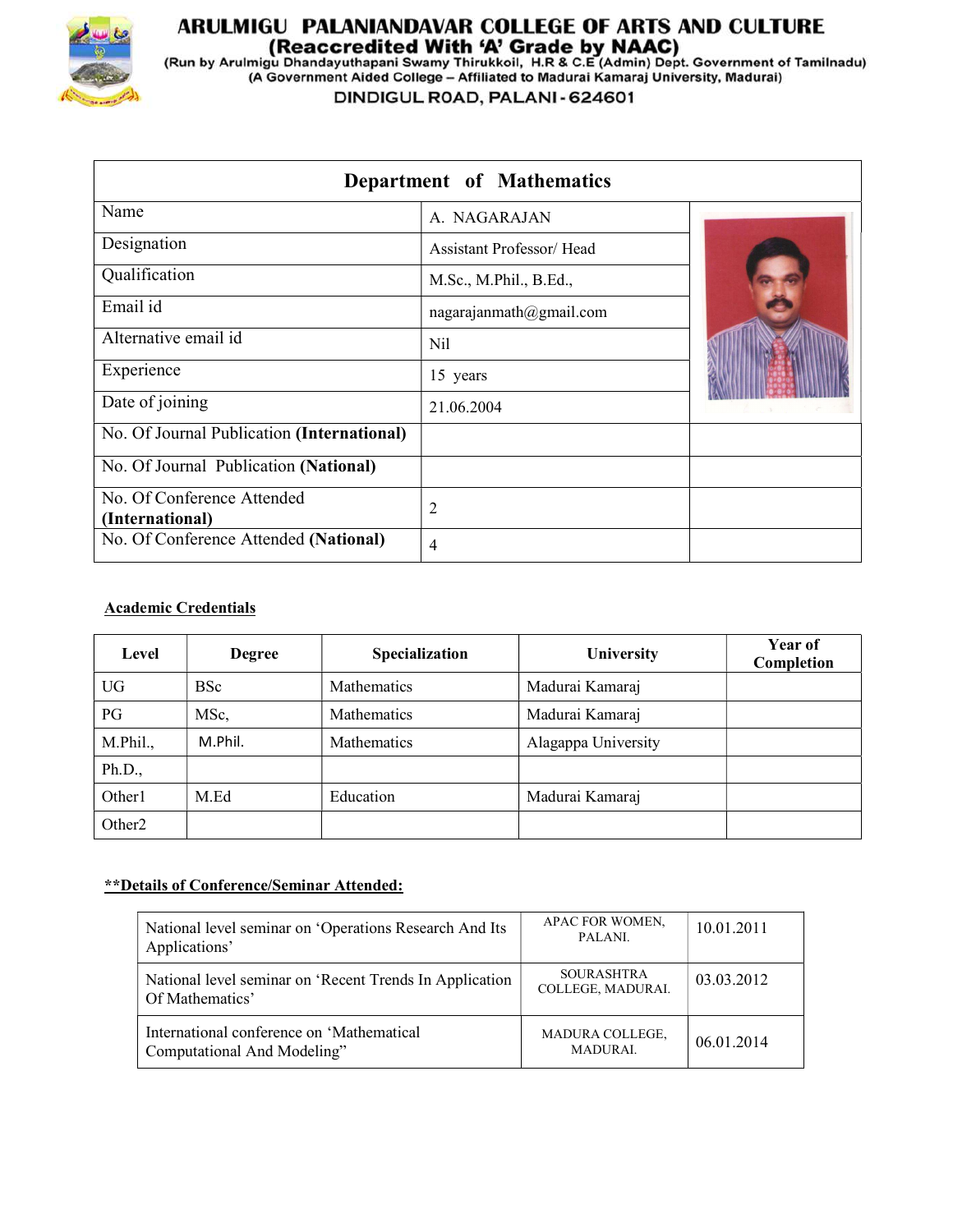

# **ARULMIGU PALANIANDAVAR COLLEGE OF ARTS AND CULTURE<br>(Reaccredited With 'A' Grade by NAAC)<br>(Run by Arulmigu Dhandayuthapani Swamy Thirukkoil, H.R & C.E (Admin) Dept. Government of Tamilnadu)<br>(A Government Aided College – Af**

DINDIGUL ROAD, PALANI - 624601

| Department of Mathematics                     |                                 |  |  |  |
|-----------------------------------------------|---------------------------------|--|--|--|
| Name                                          | R. RAJASUBRAMANIAM              |  |  |  |
| Designation                                   | <b>Assistant Professor</b>      |  |  |  |
| Qualification                                 | M.Sc., M.Phil.                  |  |  |  |
| Email id                                      | rajasubramaniampalani@gmail.com |  |  |  |
| Alternative email id                          | Nil                             |  |  |  |
| Experience                                    | 14 years                        |  |  |  |
| Date of joining                               | 31.01.2009                      |  |  |  |
| No. Of Journal Publication (International)    |                                 |  |  |  |
| No. Of Journal Publication (National)         |                                 |  |  |  |
| No. Of Conference Attended<br>(International) |                                 |  |  |  |
| No. Of Conference Attended (National)         |                                 |  |  |  |

# Academic Credentials

| Level              | <b>Degree</b> | Specialization     | University                 | Year of<br>Completion |
|--------------------|---------------|--------------------|----------------------------|-----------------------|
| <b>UG</b>          | <b>BSc</b>    | Mathematics        | Madurai Kamaraj University | 1996                  |
| PG                 | <b>MSc</b>    | <b>Mathematics</b> | Madurai Kamaraj University | 2003                  |
| M.Phil,            | M.Phil.       | <b>Mathematics</b> | Alagappa University        | 2005                  |
| Ph.D.,             |               | Topology           | Madurai Kamaraj University | doing                 |
| Other1             |               |                    |                            |                       |
| Other <sub>2</sub> |               |                    |                            |                       |

# \*\*Details of Journal Publications:

1. International:

2.National:

# \*\*Details of Conference/Seminar Attender:

1.International

2.National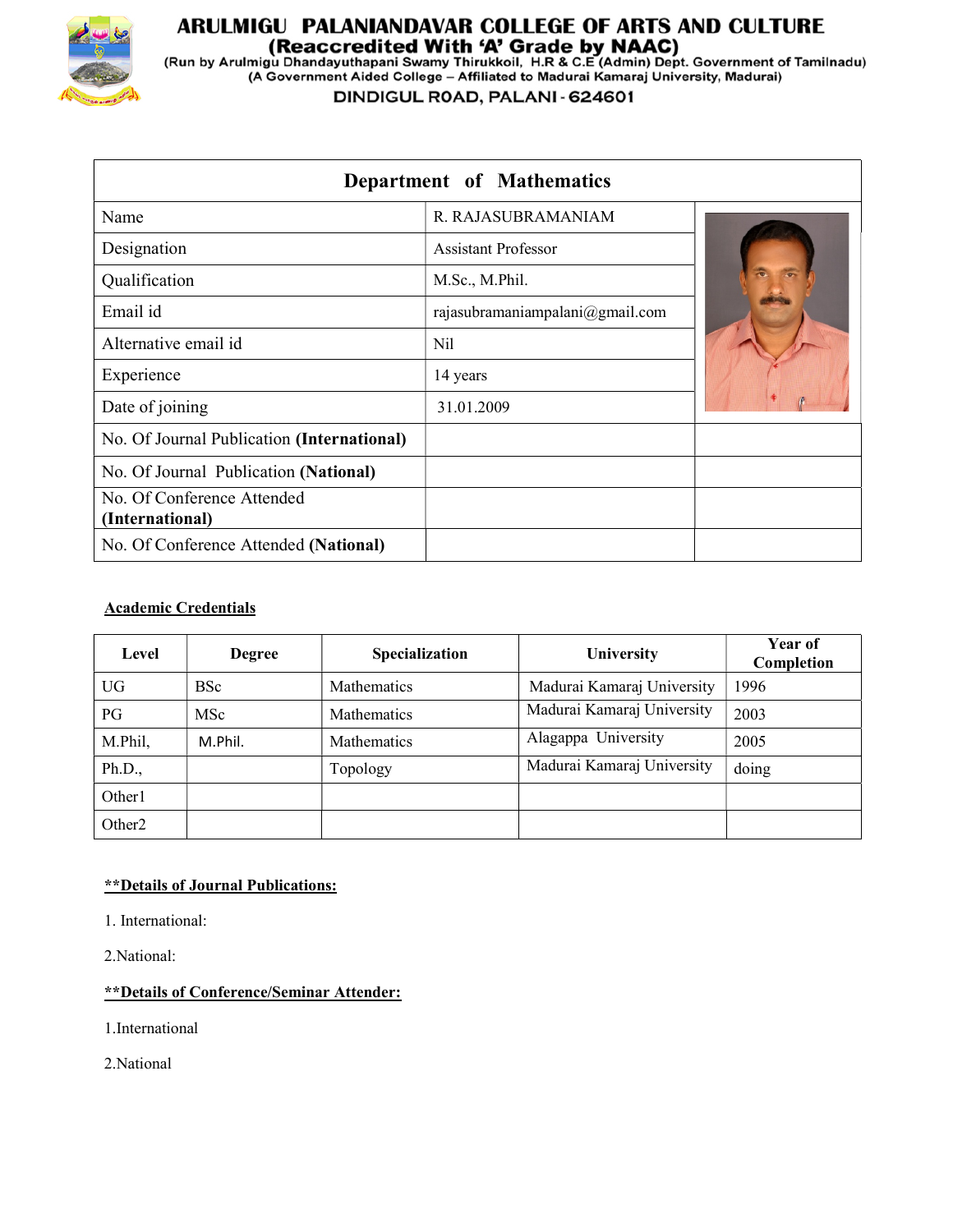

# ARULMIGU PALANIANDAVAR COLLEGE OF ARTS AND CULTURE (Reaccredited With 'A' Grade by NAAC)

(Run by Arulmigu Dhandayuthapani Swamy Thirukkoil, H.R & C.E (Admin) Dept. Government of Tamilnadu) (A Government Aided College - Affiliated to Madurai Kamaraj University, Madurai)

DINDIGUL ROAD, PALANI - 624601

| Department of Mathematics                     |                            |  |  |  |
|-----------------------------------------------|----------------------------|--|--|--|
| Name                                          | G. SHYAMALA                |  |  |  |
| Designation                                   | <b>Assistant Professor</b> |  |  |  |
| Qualification                                 | M.Sc., M.Phil., PGDCA.,    |  |  |  |
| Email id                                      | Shyamala23277@gmail.com    |  |  |  |
| Alternative email id                          | Nil                        |  |  |  |
| Experience                                    | 14years                    |  |  |  |
| Date of joining                               | 03.02.2009                 |  |  |  |
| No. of Journal Publication (International)    |                            |  |  |  |
| No. Of Journal Publication (National)         |                            |  |  |  |
| No. Of Conference Attended<br>(International) |                            |  |  |  |
| No. Of Conference Attended (National)         | 2                          |  |  |  |

### Academic Credentials

| Level              | <b>Degree</b> | Specialization     | <b>University</b>          | Year of<br>Completion |
|--------------------|---------------|--------------------|----------------------------|-----------------------|
| <b>UG</b>          | <b>BSc</b>    | Mathematics        | Madurai Kamaraj University | 1996                  |
| PG                 | <b>MSc</b>    | <b>Mathematics</b> | Madurai Kamaraj University | 2001                  |
| M.Phil.,           | M.Phil.       | Mathematics        | Madurai Kamaraj University | 2005                  |
| Ph.D.,             | Ph.D.,        | Algebra            | Madurai Kamaraj University | pursuing              |
| Other1             |               |                    |                            |                       |
| Other <sub>2</sub> |               |                    |                            |                       |

#### Details of Conference/Seminar Attender:

- 1. Science Academies' Workshop on " Differential Equations for Dynamical Systems" held at The Madura College, Madurai during February 05 & 06, 2018.
- 2. 5-Day continuing Education programme On MATRIX COMPUTATION AND NUMERICAL TECHNIQUES IN SCIENCE AND ENGINEERING held at NIT Warangal during Oct 29- Nov2, 2018
- 3. National conference on " APPLIED MATHEMATICS" held at Alagappa University , Karaikudi. during Oct 23& 24, 2018